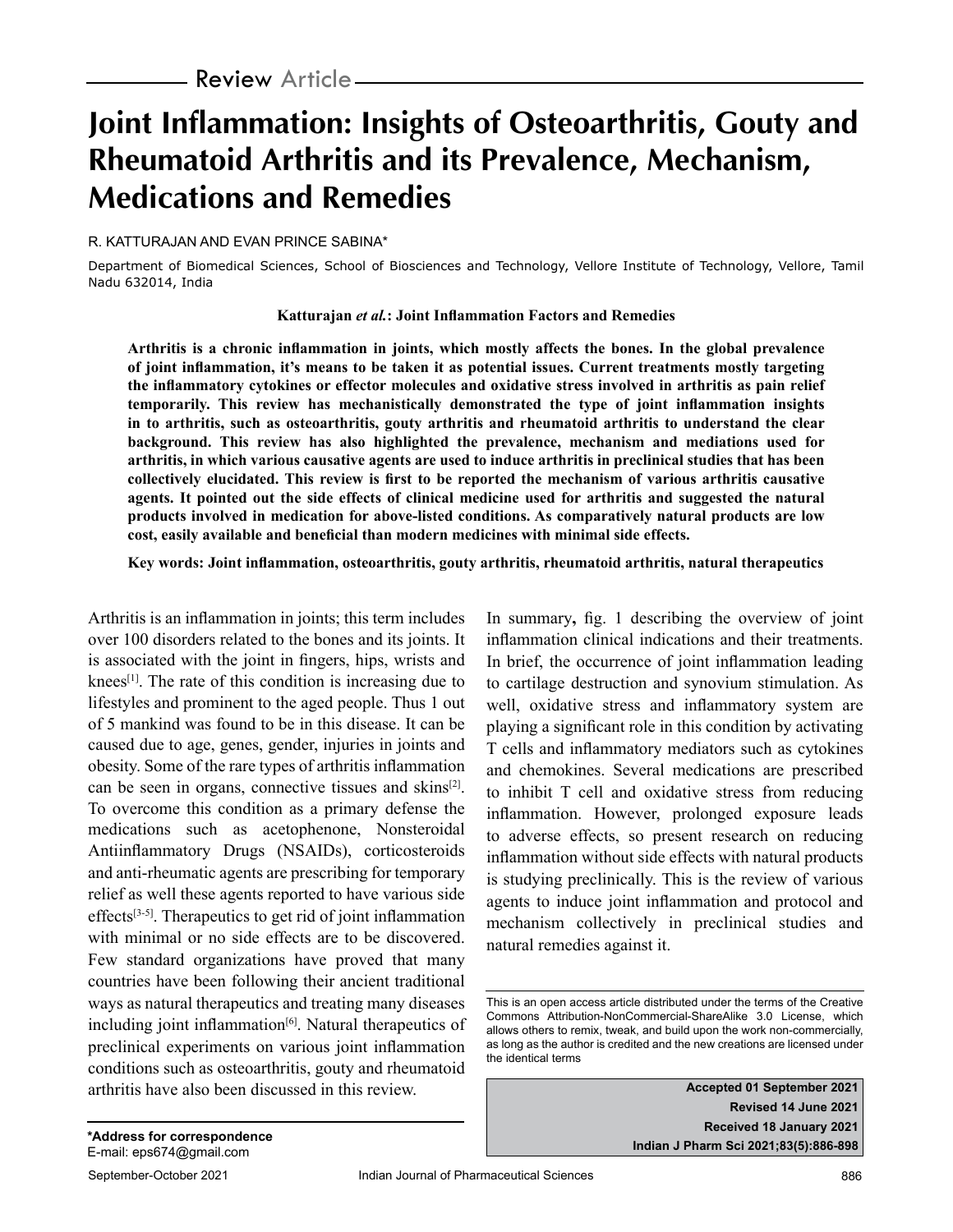www.ijpsonline.com



**Fig. 1: Overview of joint inflammation clinical indications and its treatments Note: Brown line indicating the findings during inflammation in joints; blue line indicating action of mechanism of chemical or synthetic medications actions and its side effects; green line indicating the potential activity on inflammation in joints and its restoring mechanism**

## **OSTEOARTHRITIS**

Osteoarthritis is generally an articular cartilage disease found in articulation organ systems like a capsule, ligaments, menisci, periarticular muscle and synovium<sup>[7]</sup>. Joint in our body can be classified into patellofemoral and tibiofemoral, where osteoarthritis occurs either of this joint, but most of the research has been studied in the patellofemoral joint because it is highly observed<sup>[8]</sup>. It causes joint inflammation, changes in cartilage structure and alters the anti-inflammatory and pro-inflammatory mechanisms<sup>[9]</sup>. The risk factors include age, weight, gender, muscle weakness, obesity and repetitive movement of joints leads to trauma<sup>[10]</sup>. The disease such as cancer, cardiovascular disease and diabetes are also associated with osteoarthritis.

#### **Prevalence:**

A recent study has been reported that the National Health Interview Survey appraised approximately 1.4 crore people in the United States of America who were found to have an osteoarthritis symptom. Where 0.7 crore of the affected people seemed to be less than 65 y [11]. In Greece, it was found that the prevalence rose up to 6 %. In osteoarthritis, women are more prominent than man where prevalence has raised from 3.7 % to 26.7 % around the globe<sup> $[10]$ </sup>. Prevalence in India has reported that the rate of osteoarthritis raised to 39 %, where 45 % of the women in India have this symptom over 65 y of  $age<sup>[12]</sup>$ . The Johnston country osteoarthritis project has reported that the African-American population and the other people such as Irish, Italian, Lebanese, German, Moroccan and Asian have an osteoarthritis prevalence of 28  $\frac{9}{6}$ <sup>[13]</sup>.

#### **Mechanism:**

In a normal joint, the bones are enclosed or covered by cartilage shielded by capsules associated with a synovial membrane that generates synovium $[14]$ . The integration of the capsule and synovium protects the cartilage and connective tissues in the bone. In case of aged or aberrant mechanical force that induce a chondrocyte from a lower metabolic activity which stimulates inflammatory mediators that produce macrophages during inflammation which includes cytokines and chemokines like Interleukins (IL) such as IL-1, IL-6, IL-8, IL-17 and IL-18, Monocyte Chemotactic Protein 1 (MCP-1), Differentiation-Inducing Factor (DIA),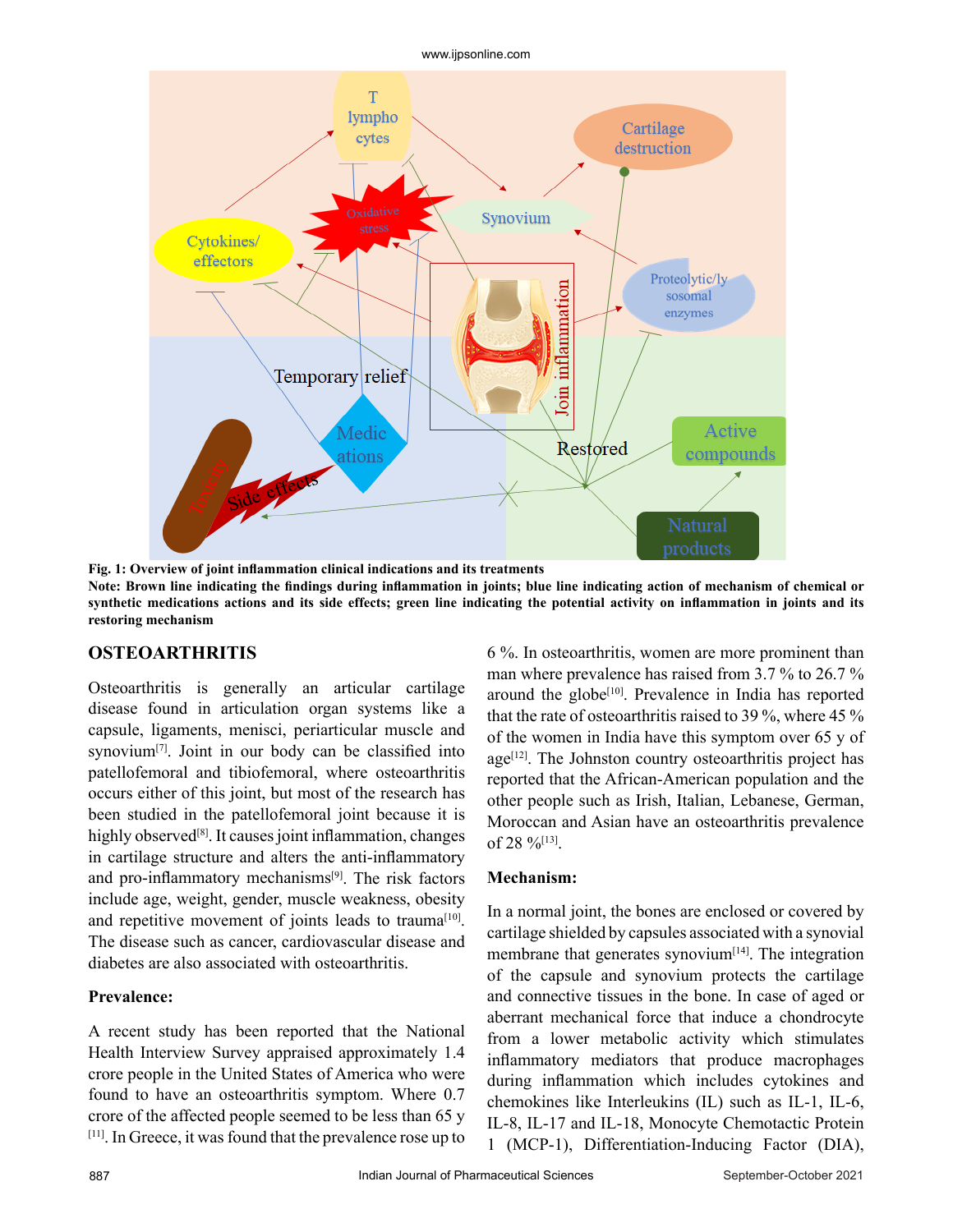growth-related oncogene and onco-statin-M will also generate Reactive Oxygen Species (ROS) such as Nitric oxide (NO), Oxygen  $(O_2)$ , Hydrogen peroxide  $(H_2O_2)$  and Peroxynitrite (ONOO-)<sup>[15]</sup>. In addition, lipid inflammatory mediators like Prostaglandin (PG) and Leukotrienes (LT) rise due to the chondrocyte metabolism that leads to the release of proteolytic enzymes that alters the normal structural formation of joints by increasing the synovium and fragmentation of cartilage that lead to pain and immobility in osteoarthritis condition[16].

## **Chemical induced osteoarthritis:**

**Papain:** It is a proteolytic enzyme that is commercially available. It is used as osteoarthritis-inducing agent papain that needs to be injected with cysteine to cause osteoarthritis. The cysteine act as a papain activator. To cause osteoarthritis, 4 % of the papain prepared with 0.03 M of cysteine and can be injected in intraarticular joint $[17]$ . Inducing papain in an intra-articular joint increases the joint volume and knee distension. When papain administrated into the cartilage, it releases chondroitin sulphate which breakdown and induces the production of inflammatory cytokines such as IL-beta (β) and Tumor Necrosis Factor Alpha (TNF- $\alpha$ ) as well as LT; these cytokines increase the matrix metalloproteinases level<sup>[18,19]</sup>. The role of the matrix metalloproteinases is to degrade matrix protein in organogenesis, but in osteoarthritis condition, it increases the level of degradation of matrix protein, leading to the formation of a ROS such as NO<sup>[20]</sup>. These all together show a symptom of osteoarthritis.

**Monosodium Iodoacetate (MIA):** It is a commercially available product. To cause an osteoarthritis, 3 mg/ kg body weight of MIA can be dissolved in the sterile saline and injected into the articular cartilage of the  $joint^{[21,22]}$ . Inducing MIA in articular space in animal causes joint inflammation, which is similar to the human osteoarthritis. Where full mechanism of MIAinduced osteoarthritis yet to be studied but when MIA is induced, an inflammation will form, which leads to degenerative structural changes in articular cartilage, decrease the weight, increases the pro-inflammatory cytokines like IL-1, IL-6, TNF-α, Prostaglandin-E2 (PGE2) and genetic erosion of Transient Receptor Potential Ankyrin 1 (TRPA1)<sup>[9,23,24]</sup>. One of MIA's actions has been found that it inhibits the glyceraldehyde-3 phosphate dehydrogenase by inducing the formation of ROS and caspase stimulation<sup>[25]</sup>. Caspase belongs to the family of a proteolytic enzyme, which is responsible for inflammation[26].

**Collagenase type 2:** It is commercially available, which was dissolved in sterile saline. It can be injected intra-articularly to the leg joint to cause osteoarthritis. Collagenase can be injected twice in a  $day^{[27]}$ . Collagenase is a protein degradation enzyme that degrades the protein called collagen. When collagenase is injected to intra-articular space, it leads to the degradation of the collagen layer which is surrounded around cartilage. Due to the collagen layer's degradation, the cartilage structure will be changed that also increase the levels of synovium and degrade the proteoglycan of the cellular matrix $[28]$ . Proteoglycans consist of protein that cores with glycosaminoglycan chains, whereas glycosaminoglycan can be found in synovium in osteoarthritis condition<sup>[29]</sup>.

## **Medication for osteoarthritis:**

The first line of medication prescribing for osteoarthritis is acetaminophen, which is also known as paracetamol; at a mild stage due to its antipyretics and analgesic properties<sup>[30]</sup>. The mechanism of this drug against osteoarthritis is yet to be studied. Due to the absence of anti-inflammatory activity and also it causes hepatotoxicity<sup>[31]</sup>. NSAIDs such as diclofenac, celecoxib, ibuprofen, ketoprofen and naproxen were used to prescribe. The NSAID mechanism against osteoarthritis is to inhibit the prostaglandin isoenzymes like Cyclooxygenase 1 (COX1) and COX2 where COX1 inhibition causes gastro-toxicity so COX2 selective NSAID were used. COX2 enzyme are used to be highly expressed in inflammation conditions[32]. NSAIDs have analgesic, antipyretic and antiinflammatory activity with the COX2 inhibition ability which is used against osteoarthritis. Even though NSAIDs reduce the osteoarthritis inflammation, it is not advisable to take due to its severe side-effects like hepatotoxicity, renal-toxicity, gastrointestinal-toxicity and cardiovascular disorders consuming for long term or on overdosage<sup>[33]</sup>.

Corticosteroids also suggested for the treatment of osteoarthritis because of its immunosuppressive and anti-inflammatory properties. Betamethasone, dexamethasone, methylprednisolone and triamcinolone were used for the treatment. The mechanism is to act on steroid hormone receptor to inhibit the inflammation by the reduction of microvascular permeability to prevent the inflammatory cells from accumulation and stimulation of neutrophils to inhibit the production of PG and LT<sup>[34,35]</sup>. Certain research has reported that corticosteroids have many side effects, such as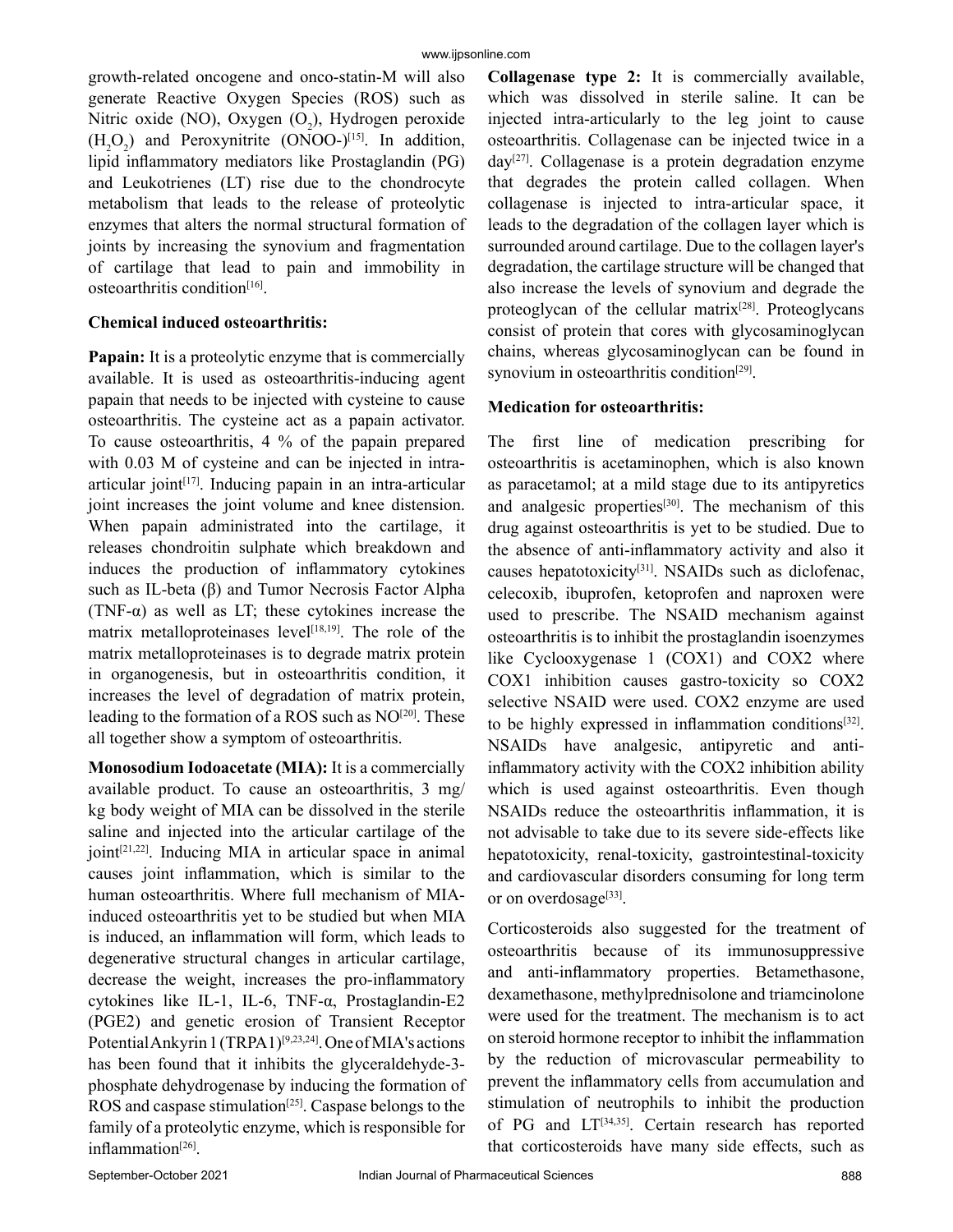skin disease, cushing syndrome, ophthalmologic, cardiovascular disease, neurotoxicity, gastro toxicity and poor growth<sup>[3,4]</sup>.

In addition, opioid analgesics like tramadol and oxycodone were commonly used for treating osteoarthritis. When the patient takes opioid analgesics, it binds with the opioid receptor in the central and peripheral nervous system, which inhibits the nociceptive pathway of pain[36]. This medication also shows the side effect, for example, gastrointestinal diseases, skin diseases, neurotoxicity and autonomic nervous system disorder<sup>[37]</sup>.

## **GOUTY ARTHRITIS**

Gouty arthritis is a disorder called as unwalkable disease where the uric acid level in the serum seems to be increased in this condition<sup>[38]</sup>. Gout is a type of arthritis that causes inflammation in joints of the toe, elbow, ankles, fingers and knees with indications of tender, hot, red and swollen in joints. Which is due to the diet, heredity combinations and raised level of urate in serum<sup>[39,40]</sup>. Risk factors that cause gout are age  $(40-$ 50 y), medications (such as aspirin, levodopa, niacin, etc.,) alcohol intake, lead exposure, obesity, high blood pressure, diabetes, hypothyroidism, hypertension, cancer and kidney diseases<sup>[41,42]</sup>. There are some diseases associated with gout are type-2 diabetes, hyperuricemia, hypertension and Cardiovascular Disease (CVD) [43]. Reasons behind the gout increase are the lacking of common habits like diet, exercises, obesity and metabolic syndromes such as cardiovascular disease, diabetes and ischemic stroke<sup>[44]</sup>.

## **Prevalence:**

A recent study has reported that 4-6 % of men and approximately 2 % of women are affected by gouty arthritis in western countries such as Europe, United States, Canada, Australia and England. Commonly it occurs 1-3 % of the common people and men are more frequently affected than women. It is evident from the recent literature which an increase in prevalence in that the percentage exceeded up to 10 % for males and 6 % for females in many countries<sup>[44]</sup>. Other countries like Germany, USA, Europe, Switzer land, Australia, Israel, South Korea, Japan and Canada it ranges from 6 % to 10 %. This is because of less diet, food habitat, obesity due to no utilization of exercises and syndrome  $X^{[45]}$ .

## **Mechanism:**

Gouty arthritis can be caused by various factors where

the mechanism is when the uric acid level in our blood increased due to the obesity of other factors that is need to be filtered and excreted through the kidney by the enzyme called uricase<sup>[46]</sup>. The excess level of uric acid in the blood cannot be completely excreted; in that case, the uric acid further increases and settles in renal tissues and joints and later forms a crystal called uric acid. That crystal interacts with the phagocytic cells and induces pro-inflammatory cytokines release, which will release macrophages<sup>[47]</sup>. Microcrystal infiltration in synovial membrane will also induce leukocytes to lyse the lysosomal membrane and oozed out of lysosomal enzymes into the blood. PG and LT get raised and lead to the formation of ROS<sup>[40]</sup>.

## **Chemical induced gouty arthritis:**

**Monosodium urate (MSU):** MSU crystals can be synthesized by mixing with the 4 g of uric acid in 800 ml of water and 9 ml of 0.5 N sodium hydroxide. The mixture should be adjusted to a pH of 8.9 and heated in a water bath at 60°; later it should be cooled overnight under cold temperature, then washed and dried the mixture compounds<sup>[48]</sup>. At last, needle-like MSU crystals can be seen under the microscope that can be used to induce gouty arthritis. When MSU is injected into the paw, it simulates the neutrophils and macrophages and produces cytokines such as IL-1 $\beta$ , IL-6, IL-8, IL-18 and TNF- $\alpha^{[49]}$ . Increased levels of neutrophils will influx into synovial fluids. Accumulation of a large amount of synovial fluid will lead to ROS formation and lyse lysosomal membrane to release lysosomal enzymes<sup>[50]</sup>. Thus, in gouty arthritis patients, the lysosomal enzymes are found to be excess levels.

## **Medication for gouty arthritis:**

The most common drugs prescribed for gouty arthritis are in their following ways against the inflammation like Colchicine block the generation of LTB4, Corticosteroids drug acts against inflammation through Adrenocorticotropic Hormone (ACTH) and NSAID such as indomethacin, ibuprofen, naproxen and sulindac has analgesic, antipyretic and anti-inflammatory medical property<sup>[5]</sup>. Even though these drugs are used to treat gouty arthritis, it also has severe side effects such as chronic kidney diseases, gastrointestinal toxicity and high Blood Pressure (BP) upon abiding consumption<sup>[51]</sup>. Allopurinol, febuxostat, probenecid and benzbromarone are the xanthine oxidase inhibitors which have the property of uricosuric agent and used as a treatment for gouty arthritis. These drugs are also reported to have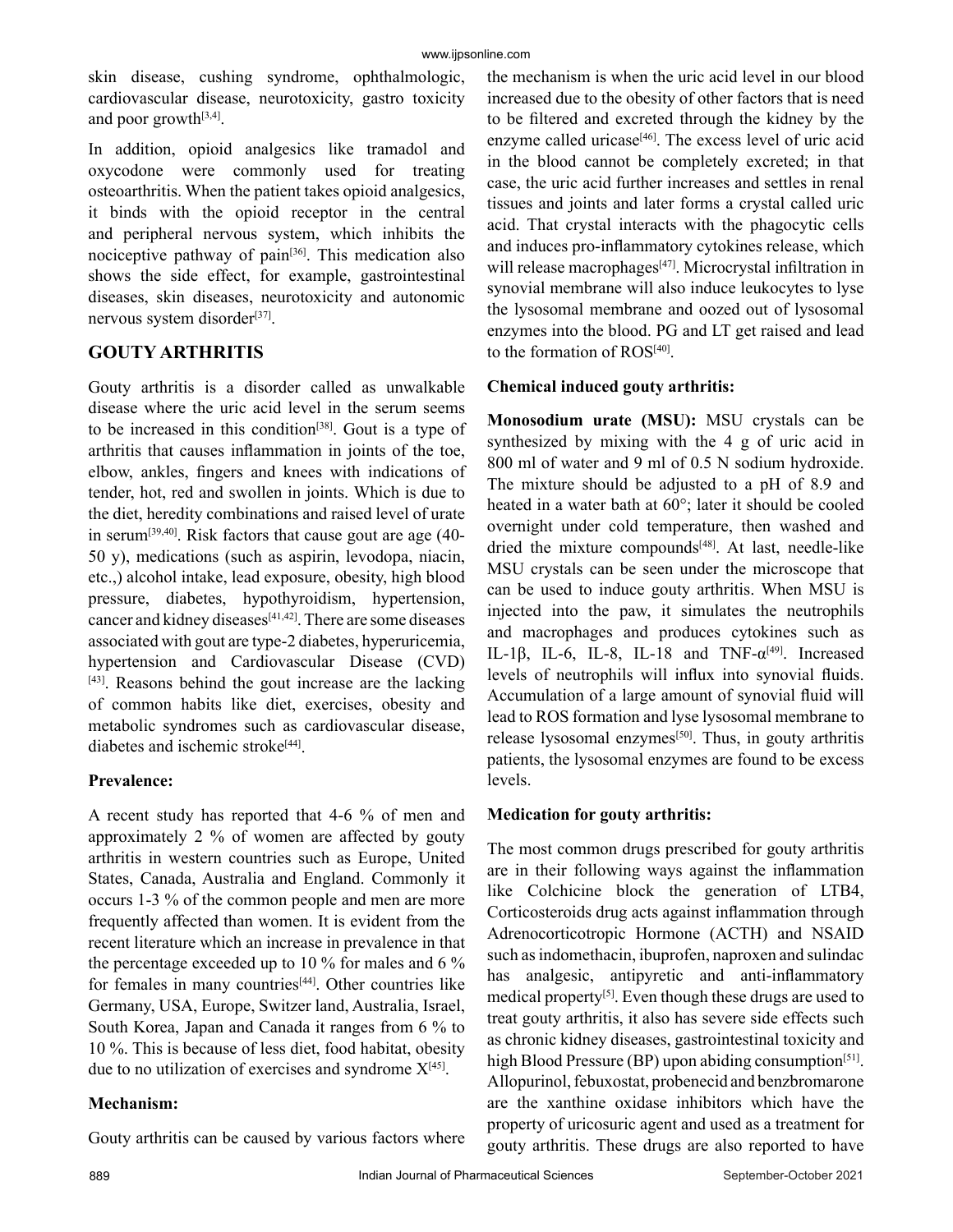side effects such as hypersensitivity arthralgia, nausea, diarrhea, gastric-ulcer and gastrointestinal-toxicity[49,52].

## **RHEUMATOID ARTHRITIS**

Rheumatoid arthritis is a disease associated with joints commonly called an autoimmune inflammatory disease that leads to structural changes in multiple joints where the feet and hand joints are the first affected part and later other parts of the body are affected, resulting in severe pain and immobility<sup>[53]</sup>. As a result of structural changes in joints it causes erosions in bone and degradation of cartilage<sup>[54]</sup>. This induces macrophages and neutrophils to release cytokines like IL-1β, IL-6, IL-17 and TNF-α, leading to the destruction of joints' pleiotropic traits rheumatoid arthritis<sup>[55]</sup>. It also causes the reduction of red blood cells in the blood, inflammation in the lungs and heart<sup>[56]</sup>. Common factors causing rheumatoid arthritis are age, sex, race, poverty, chain-smoking, alcohol consumption and obesity, where the diseases associate with rheumatoid arthritis are CVD, atrial fibrillation, stroke and autoimmune diseases $[57,58]$ .

#### **Prevalence:**

The report of the Rochester Epidemiology Project has said that the prevalence rate of rheumatoid arthritis has increased from 4 % to 5.3 % in the United States. Where also, among the 1 million people, 531 women and 277 men are affected by this disorder. People above 65 y old are more prominent than the adults, where 894 aged people are affected in 1 million population<sup>[59]</sup>. The rate of rheumatoid prevalence is increasing every year of 2.5 % of women and 2 % of men. Other countries like Denmark, Finland, Sweden and Norway the prevalence rate of rheumatoid arthritis has been increased from 200 to 500 people in 1 million population $[60, 61]$ . In addition, the Global Burden of the disease has also reported that the prevalence of rheumatoid arthritis that been increased from 0.5 % to 1.1 % globally. In Southern European countries, the prevalence rate increases from 0.3 % to 0.7 % and in many developing countries, prevalence is not exact but approximately increased from 0.1 % to 0.5 % reported by the American College of rheumatology<sup>[62]</sup>.

#### **Mechanism:**

The people with rheumatoid arthritis seem to have an increased C-Reactive Peptide  $(CRP)$  in the blood<sup>[63]</sup>. Anticitrullinated-Protein Antibodies (ACPA) and Peptidyl-Arginine-Deiminase (PAD) enzyme are responsible for causing rheumatoid arthritis. Among that ACPA, it is associated with the genetics where abnormal antibody glycosylation can be found in rheumatoid arthritis condition that induces the inflammation in joints $[64]$ . During inflammation, activated T-lymphocytes enter into synovium, leading to aggregation of CD4 and infiltration of CD8 cells. These induce the dendritic cells by major histocompatibility complex-2 molecules expression, which stimulates the immune response in the joint tissues<sup>[65,66]</sup>. This leads to thickening of the synovium, erosion of cartilage, the disintegration of bone and joint. The TRANCE receptor induces the production of osteoclast in the inflammation responsible for joint degradation. TNF- $\alpha$  is a major factor in rheumatoid arthritis where it is released when rheumatoid factor (ACPA) is formed were also TNF is stimulated by IL-17 in the hypersensitivity condition<sup>[67]</sup>. The role of PAD is to convert arginine to citrulline where type 4 PAD inhibition was encoded by a gene called PADI-4 which is also responsible for the rheumatoid arthritis[68].

## **Chemical induced rheumatoid arthritis:**

**Collagen type-2:** Collagen type-2 and Incomplete Freund's adjuvant (IFA) are commercially available. Collagen type-2 should be dissolved in 0.05 M acetic acid and mixed with IFA. Here IFA is used to stabilize the collagen. As administrated to rats, the mixture can be injected intradermally at the rat's tail. This admiration causes rheumatoid arthritis, which can be boosted up on the  $10<sup>th</sup>$  d by the mixture administration subcutaneously in the tail $[69,70]$ . Collagen mixture is injected; it initiates the immune response against collagen with T and B-cells' activation that produces antibodies (predominately IgG2). This antibody targets the collagen and stimulates the autoimmune response against collagen by producing macrophages, neutrophils and lymphocytes to the joint<sup>[71]</sup>. In addition, the immune response leads to the activation of inflammatory mediators and cytokines such as TNF- $\alpha$ , 1L-10 and 1L-23 and Th-17[70].

**Freund's complete adjuvant (FCA):** It is commercially available where adjuvant contains heat-killed *Mycobacterium tuberculosis,* which was suspended in paraffin oil. As administration in rats, the adjuvants can be injected intradermally on the rat's paw. Rheumatoid arthritis are caused by the adjuvant in 18  $d^{[72,73]}$ . Adjuvant is injected intradermally; it causes inflammation in joints with the generation of synovial cells that induces the immunoinflammatory cells to cartilage destruction in joints. Due to the increased level of synovial cells, the neutrophils and macrophages stimulated that lead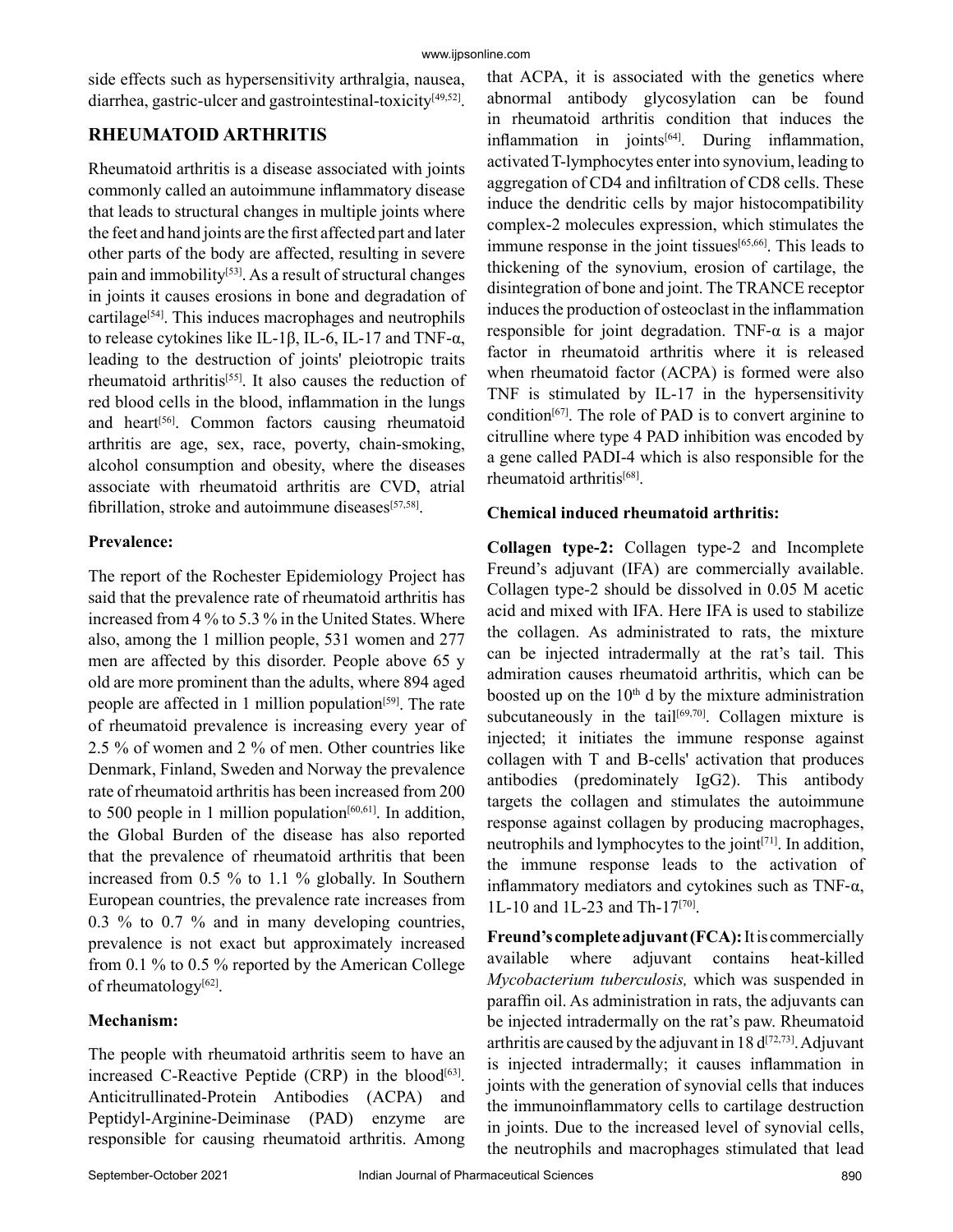to the formation of ROS like  $O_2$ ,  $H_2O_2$  and OH. ROS generally damage the tissues and protein membranes; when it is damaged, the lipid membrane will result in lipid peroxidation and initiates NO that destruct the joints<sup>[74]</sup>. As pro-inflammatory cytokines have been released during joint destruction, the increased levels of cytokines are responsible for inflammation such as TNF-α and IL-6 released in joints, leading to the initiation of the leukocytes ROS formation, that result in cartilage damage<sup>[75,76]</sup>. In addition, inflammatory mediators like PG and LT are generated.

**Pristane oil:** It is commercially available, which also can be used to cause rheumatoid arthritis. Pristane can be injected via intraperitoneally. On the  $7<sup>th</sup>$  d, pristane can be again injected to increase the inflammation $[77,78]$ . Mechanisms of pristane inducing rheumatoid arthritis are not known, but the pristane initiates an autoimmune response by activating immune to antigens to prevent microbes. Antibodies and collagens are used to detect rheumatoid arthritis, which is similar to pristaneinduced arthritis. Thus, rheumatoid arthritis represents bone erosion, cartilage damage and joint inflammation. These factors were confirmed in the pristane induction in model<sup>[79]</sup>.

**Peptidoglycan-polysaccharides:** Peptidoglycanpolysaccharides of the *Streptococcus* Cell Wall (SCW) are commercially available where the peptidoglycanpolysaccharides were from *Streptococcus pyogenes*. SCW can be dissolved in PBS and injected intraarticularly on the ankle joint to induce rheumatoid arthritis[80,81]. SCW-induced arthritis is a state of rheumatoid arthritis with the infiltration of granulocyte, CD4-T cells and macrophages in the synovium, which leads to cartilage erosion and bone disintegrations. It also induces cytokines and chemokines like TNF- $\alpha$ , IL-4, IL-1α, Vascular Cell Adhesion Molecule-1 (VAM-1) and MCP-1. In addition, it is involved in NOS and COX in the SCW-induced arthritis development has been reported<sup>[82]</sup>.

## **Medication for rheumatoid arthritis:**

NSAIDs like ibuprofen and naproxen are used to treat rheumatoid arthritis due to its anti-inflammatory and analgesic properties. Mechanisms of NSAIDs against rheumatoid arthritis have the ability to prevent the PG production and mainly inhibition of  $COX^{[83]}$ . Even though it has anti-inflammatory activities, it is not advisable to take due to its severe side effects such as gastrointestinal bleeding, high blood pressure, antihypertensive, renal toxicity, hepatotoxicity and CDV<sup>[33]</sup>.

Corticosteroids like prednisone, triamcinolone and dexamethasone were used to reduce the joints pain. Cortisol is a hormone produced in our body in the adrenal gland where the role corticosteroids is to reduce the immune response that results in an inflammation reduction[84]. In addition, steroid hormones are administrated to reduce rheumatoid arthritis that acts as immune-modulators to suppress the formation of antibodies during inflammation. Immune modulators are the inhibitors of the immune system $[85]$ . Where corticosteroids are also not advisable to take due to its major side effects like vasoconstrictive effects, asthma, nausea, pulmonary edema and autoimmune diseases were also causes Sjogren syndrome, graves ophthalmopathy and osteoarthritis while consuming long-term<sup>[3,86]</sup>.

Disease-Modifying Antirheumatic Drugs (DMARDs) like methotrexate, leflunomide, hydroxychloroquine and sulfasalazine were used to treat rheumatoid arthritis. The mechanism of DMARD is to initiate the adenosine hormone to neutrophil reduction, LTB4 inhibition produced by neutrophils<sup>[87]</sup>. It also reduces the level of pro-inflammatory cytokines such as IL-1, IL-6, IL-8 and inhibited the collagenase expression in synovium to terminate inflammation in joints<sup>[88]</sup>. In addition, it inhibits autoimmune responses like malfunction of lymphocytes, T-cell activation and B-cell activators[89]. DMARD are powerful drugs it causes side effects like stomach upset, gastro-toxicity, bone marrow erosion, lung disease, hepatotoxicity, neurotoxicity and liver disease<sup>[90]</sup>, so it's better to stop consuming this drug.

## **NATURAL PRODUCTS**

World Health Organization (WHO) has been reported that 75 % of people in global of developing countries are dependent on ancient traditional medicines like Ayurveda, Ebers Papyrus, Hippocrates and Chinese herbal medicine<sup>[6]</sup>. These medicines have been followed as more than 1000 y due to its beneficial role and treatment against diverse disorders in humans and animals $[91,92]$ . Natural therapies are treating the diseases based on their bioactive compounds in it. That is also called as flavonoids or phytochemicals or polyphenols<sup>[93]</sup>. Polyphenols are the naturally derived-valuable compounds that have been reported that it has wide medicinal properties like antioxidant, antimicrobial and anti-inflammatory abilities<sup>[94,95]</sup>. ROS is the formation of a group of free radicals, which plays a serious role in inflammation or diseases, by scavenging the free radicals can prevent ROS. To scavenge the free radicals, antioxidants need to be high where herbal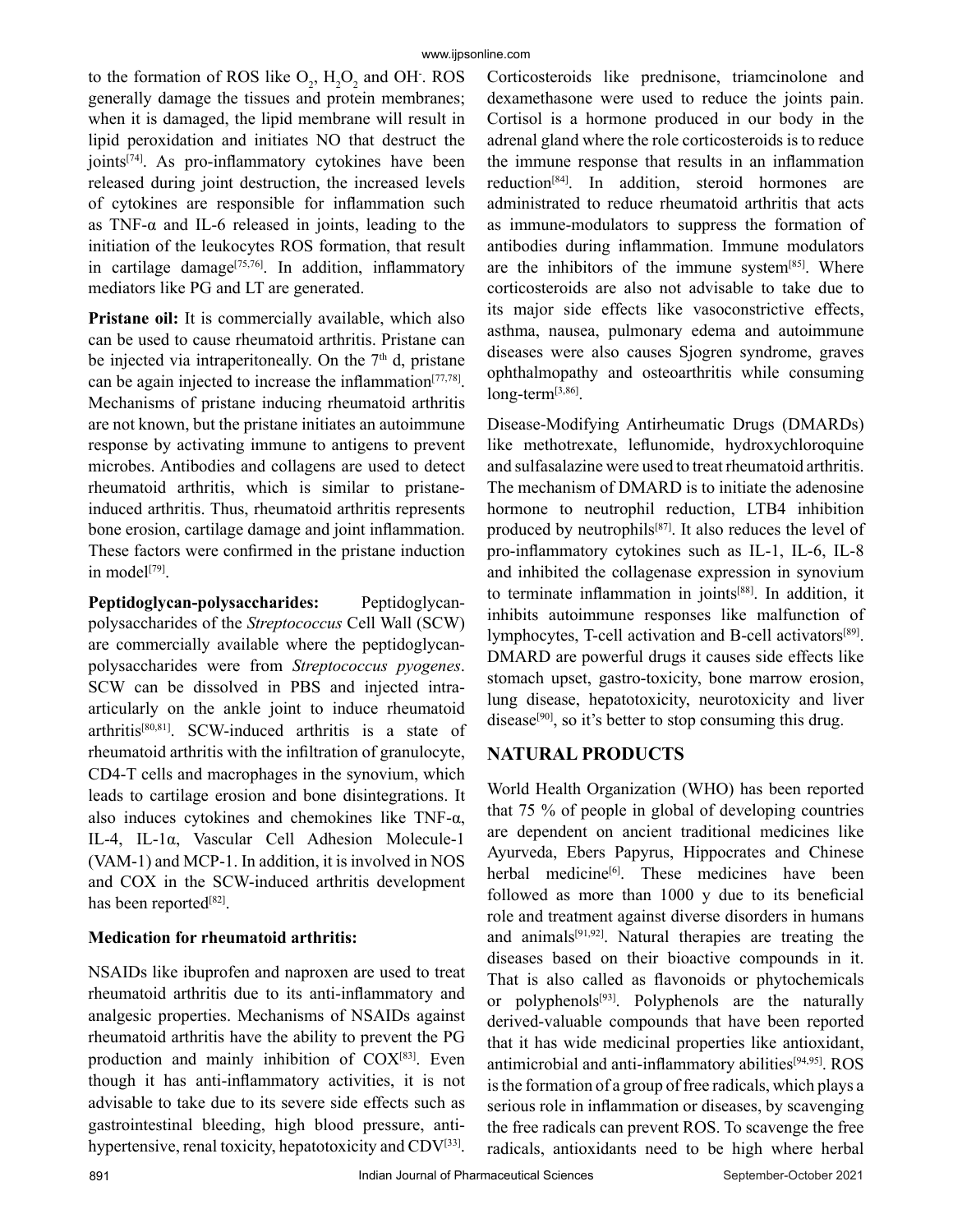products with polyphenols have been reported to be rich in antioxidants[96]. As comparatively natural products are less costly and beneficial than modern medicines with lots of side effects<sup>[97]</sup>. Moreover, a mechanism of actions of some of natural therapeutics on joint inflammation conditions such as osteoarthritis, gouty and rheumatoid arthritis are listed in Table 1-Table 3.

Reports from the previous experimental studies show natural products against osteoarthritis, gouty and rheumatoid arthritis are potent to have beneficial effects. The effect of natural therapeutics against osteoarthritis includes Honokiol, a compound of *Magnolia officinalis* barks, which has antiarthritic activity by inhibiting T cell production and preventing NO production protects chondrocytes<sup>[98]</sup>. Curcumin has low solubility, so phosphatidycholine has been mixed in the ratio of 1:2, Anemonin, a compound of *Ranunculus eschscholtzii* Alpha-mangosteens, had restored inflammation by Nuclear Factor-κB (NF-κB)

pathway[99-101]. SKI-306X, a combination of *Clematis mandshurica, Prunella vulgaris*, *Trichosanthes kirilowii* in the ratio of 1:2:1 and mud of Lake Urmia found to have a better effect on arthritis patients<sup> $[102,103]$ </sup>. A dietary supplement has scavenged the free radicals and protects Deoxyribonucleic acid (DNA) by joints restoration[104]. Aucubin and Salvianolic acid-Bis shows good anti-inflammatory by inhibiting the p65 nuclear translocation-signaling pathway<sup>[105-107]</sup>.

The effect of natural therapeutics against gouty arthritis as follows, an effective antioxidant and antibiotic product, turmeric and *Pistacia integerrima* leaf extract, has restored MSU-induced gout in mice, enhancing xanthine oxidase inhibitor or inhibited purine metabolism<sup>[108]</sup>. *Sparattosperma leucanthum* and *Tabebuia roseoalba*  have proven a paw volume reduction in 72 h, protected the synovial cell from the damage and reduces the serum uric acid level in gout mice<sup>[109,110]</sup>. Sunflower head powder recovered the synovium deformation and cell

**TABLE 1: ANTIARTHRITIC ACTIVITY OF NATURAL THERAPEUTICS ON OSTEOARTHRITIS AT CLINICAL/ PRECLINICAL STUDIES** 

| <b>Therapeutics</b>                                                            | Source                                                                                     | Formulation                                   | Causative<br>agent/Model | <b>Therapeutic effects</b>                                                                                                           | Reference  |
|--------------------------------------------------------------------------------|--------------------------------------------------------------------------------------------|-----------------------------------------------|--------------------------|--------------------------------------------------------------------------------------------------------------------------------------|------------|
| Honokiol                                                                       | Magnolia officanalis                                                                       | Aqueous<br>solution                           | NA/Patients              | Inhibition of COX2, PGE2 and IL<br>signaling                                                                                         | [98]       |
| Curcumin                                                                       | Etlingera elatior                                                                          | Curcumin in<br>aqueous pho-<br>phatidycholine | NA/Patients              | Protects the degradation of<br>chondrocytes and proteoglycan and<br>prevents (AP)-1, IL-1B and NF-K                                  | $[99]$     |
| <b>SKI-306X</b>                                                                | <b>Clematis</b><br>mandshurica;<br>Prunella vulgaris;<br><b>Trichosanthes</b><br>kirilowii | Aqueous with<br>the ratio of<br>1:2:1         | Collagenas/<br>Rabbit    | Inhibited proteoglycan degradation,<br>glycosaminoglycan releases and<br>structural changes in cartilage                             | $[100]$    |
| Carbopol, aerosol,<br>veegum and<br>charcoal                                   | Mud of Lake Urmia<br>in Iran                                                               | <b>Ointment</b>                               | NA/Patients              | Pain relieved and decreased hs-CRP<br>and $TNF$ - $\alpha$                                                                           | [101]      |
| Epigallocatechin-<br>3-gallate, gallic<br>acid, agallin and<br>methylxanthines | Camellia sinensisis                                                                        | Aqueous<br>solutions                          | NA/Patients              | Inhibited leukocytes, myeloperoxidase,<br>chondrocyte and ROS, protects DNA<br>damage and restores cartilage                         | $[102]$    |
| Naringin                                                                       | Skimmia japonica                                                                           | Aqueous<br>solutions                          | Surgical/<br>Rats        | Decreased IL-1B, TNF-a, matrix-<br>metalloproteinase-13, free radicals<br>(NO) and ADAMTS-5 antibody                                 | $[103]$    |
|                                                                                | Alpha-mangostinis Garcinia mangostana                                                      | Aqueous<br>solutions                          | IL-1B/Rats               | Prevents NO, PG-E2, COX2 and<br>metalloproteinases-(3,9 and 13) as<br>well inhibited NF-kB and p65 nuclear<br>translocation pathways | $[104]$    |
| Aucubin                                                                        | Aucuba japonica                                                                            | Aqueous<br>solutions                          | NA/Patients              | Prevents NO, COX2 and<br>metalloproteinases-(3,9 and 13) as well<br>inhibited p65 nuclear translocation<br>pathway                   | [105, 106] |
| Anemonin                                                                       | Ranunculus<br>eschscholtzii                                                                | Aqueous<br>solutions                          | Surgical/<br>Mouse       | Cartilage regeneration and decreases<br>metalloproteinase-13, ADAMTS-5, PG<br>and collagen X as well inhibited NF-KB<br>pathway      | $[107]$    |
| Salvianolic<br>acid-Bis                                                        | Salvia miltiorrhiza                                                                        | Intraperitoneal<br>saline solution            | MIA/Mouse                | Inhibits NO, COX2,<br>metalloproteinases-13 and ADAMTS5<br>and suppressed NK-KB and P65 nuclear<br>translocation pathways            | $[108]$    |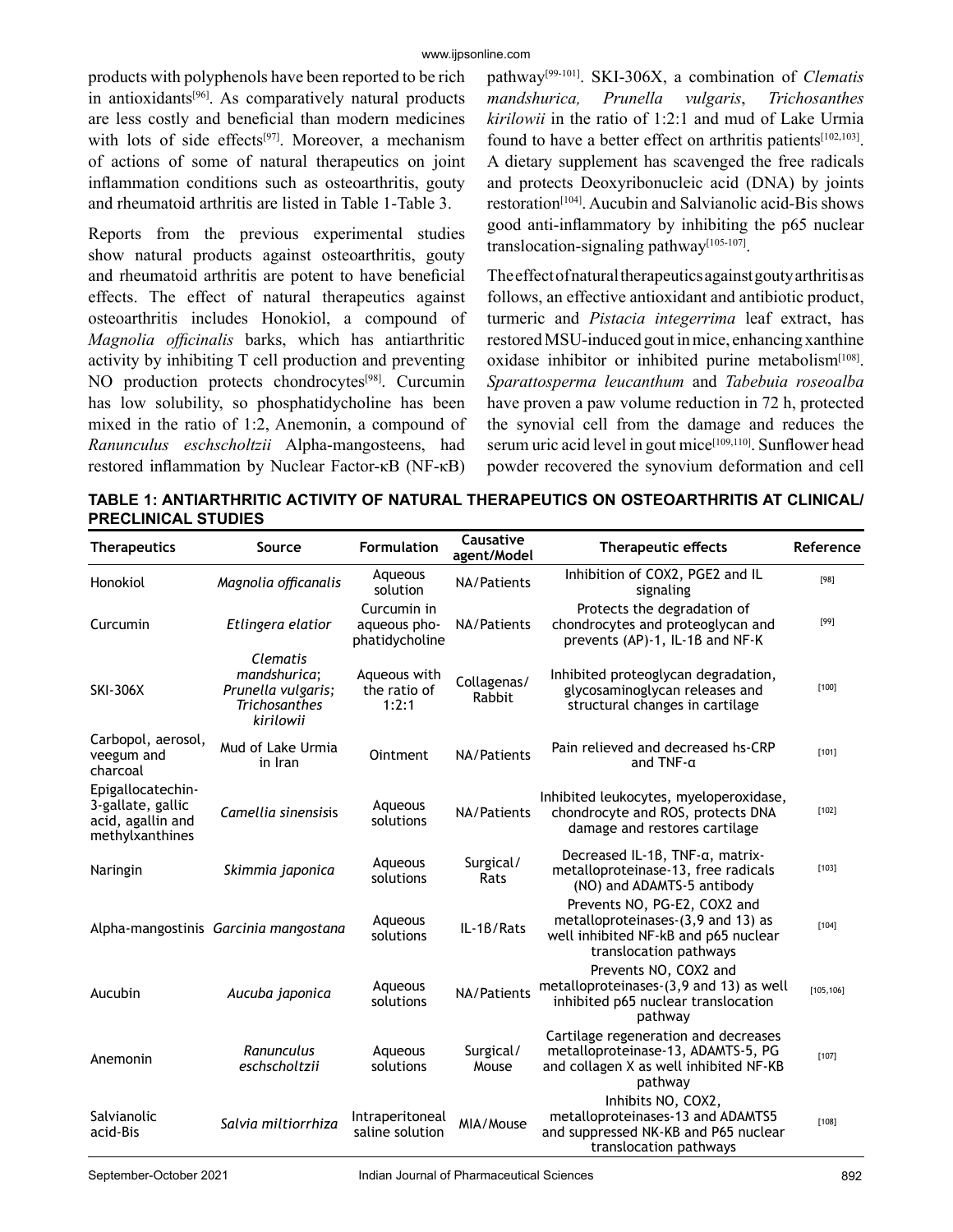#### **TABLE 2: ANTIARTHRITIC ACTIVITY OF NATURAL THERAPEUTICS ON GOUTY ARTHRITIS AT CLINICAL/ PRECLINICAL STUDIES**

| <b>Therapeutics</b>                      | Source                                                                                       | <b>Formulation</b>                               | Causative<br>agent/Model | Therapeutic effects                                                                                                                                                           | Reference |
|------------------------------------------|----------------------------------------------------------------------------------------------|--------------------------------------------------|--------------------------|-------------------------------------------------------------------------------------------------------------------------------------------------------------------------------|-----------|
| Curcuminoids                             | Curcuma longa                                                                                | Aqueous<br>solutions                             | MSU/Mice                 | Reduces paw edema, normalizes lipid<br>peroxidation and renal markers. Inhibited<br>cytokines, purine metabolism and<br>enhances xanthine oxidase inhibitor                   | $[109]$   |
| Leaves                                   | Pistacia<br>integerrima                                                                      | Aqueous leaf<br>extract                          | Fructose/Mice            | Reduced uric acid level and promoted<br>antioxidants as well inhibits xanthine<br>oxidase                                                                                     | $[110]$   |
| Leaves                                   | Sparattosperma<br>leucanthum                                                                 | Ethyl acetate/<br>methyl/aqueous<br>leaf extract | MSU/Mice                 | Protects synovial cells damage, inhibits<br>xanthine oxidase and reduces uric acid<br>level                                                                                   | $[48]$    |
| Leaves/ $\alpha$ and<br><b>B</b> Amyrins | Tabebuia roseoalba                                                                           | Ethanolic<br>leaves extract                      | MSU/Rats                 | Reduces uric acid level, paw volume, IL-<br>1, IL-6, IL-8 and TNF-a. Suppressed NF-KB<br>and COX2 pathway                                                                     | $[111]$   |
| Flower head                              | Helianthus annuus                                                                            | Aqueous extract<br>of head powder                | MSU/Rats                 | Reduces Paw edema, IL-10 and restored<br>cartilage, synovium deformation and cell<br>infiltration                                                                             | $[112]$   |
| Piperine                                 | Piper nigrum                                                                                 | Aqueous<br>solution                              | MSU/Rats                 | Restores the level of uric acid, lipid<br>peroxidation, lysosomal enzymes and<br>$TNF - \alpha$                                                                               | $[40]$    |
| Root powder                              | Withania somnifera                                                                           | Gum acacia<br>with root<br>powder                | MSU/Rats                 | Reduces the paw inflammation, lipid<br>peroxidation, lysosomal enzymes and<br>cytokines                                                                                       | $[50]$    |
| Triphala                                 | Emblica officinalis;<br>Terminalia chebula:<br>Terminalia bellirica<br>in the ratio of 1:1:1 | Aqueous<br>solutions                             | MSU/Rats                 | Reduces the paw edema, lipid<br>peroxidation, lysosomal enzymes and<br>TNF- $\alpha$ as well cartilage regneration                                                            | $[113]$   |
| Quercetin                                | Beverages;<br>vegetables and<br>fruits                                                       | Aqueous<br>solutions                             | MSU/Rats                 | Reduces lysosomal enzymes and lipid<br>peroxidation in joints tissues. Also,<br>inhibited COX2, IL-1b, TNF-a, PGE2 and<br>NO and restored leukocyte infiltration in<br>joints | $[114]$   |
| Seed powder                              | Cyamopsis<br>tetragonoloba                                                                   | Aqueous seed<br>extract                          | MSU/Rats                 | Reduces renal markers and oxidative<br>stress in spleen and joint homogenate.<br>Importantly, protects bone erosion in<br>articular cartilage                                 | $[115]$   |

infiltration in MSU-induced rats $[111]$ . The plasma level of TNF- $\alpha$  is also reduced by piperine administration, whereas, *in vitro* study Polymorphonuclear Leucocyte  $(PNL)$  cell interaction is reduced by the piperine<sup>[40]</sup>. *Withania somnifera* root powder reduced the paw inflammation, lipid peroxidation, lysosomal enzymes and inflammatory responses in MSU-induced rats<sup>[50]</sup>. Triphala and Trikatu are made up of combinations of 3 different pants, which have been reported to increase the antioxidant level and paw histopathological analysis to restore joint erosion $[112, 113]$ . The quercetin decreased the pro-inflammatory mediators such as COX2, IL–1b, TNF-α, PGE2 and NO. The study has reported that quercetin administration in MSU-induced rats has restored polymorphonuclear infiltration in the synovial layer, infiltration of leucocyte with vascular thrombosis and tissue necrosis in the joint histopathology<sup>[114]</sup>.

rheumatoid arthritis includes, *Withania somnifera*  has reduced the ankylosis and radiology score due to the cytokine (TNF- $\alpha$ ) inhibition that protects from disability[115]. Vitamin P has increased the antioxidant levels and reduced joint erosion and cartilage degradation, suppressing the NF- $\kappa$ B pathway<sup>[116]</sup>. Milkvetch is proven to have antirheumatic activity by inhibiting serum osteoprotegerin in adjuvant-induced rats, which has also been reported to have suppressed NF-κB p65 synovial by the immune-histochemical analysis[117,118]. *Tripterygium wilfordii* root has been reported to reduce swelling, arthritic score and antibody titers in 3 w[119,120]. *Calotropis procera* and Tamarixinin-A have restored the synovium hyperplasia, bone erosion and joint cartilage degradation in adjuvant and chemical-induced arthritis by inhibiting the NF-κB signaling pathway[121,122]. *Abrus precatorius* recovered joint inflammation by blocked the COX2 pathway<sup>[123]</sup>.

The therapeutic effect of natural products against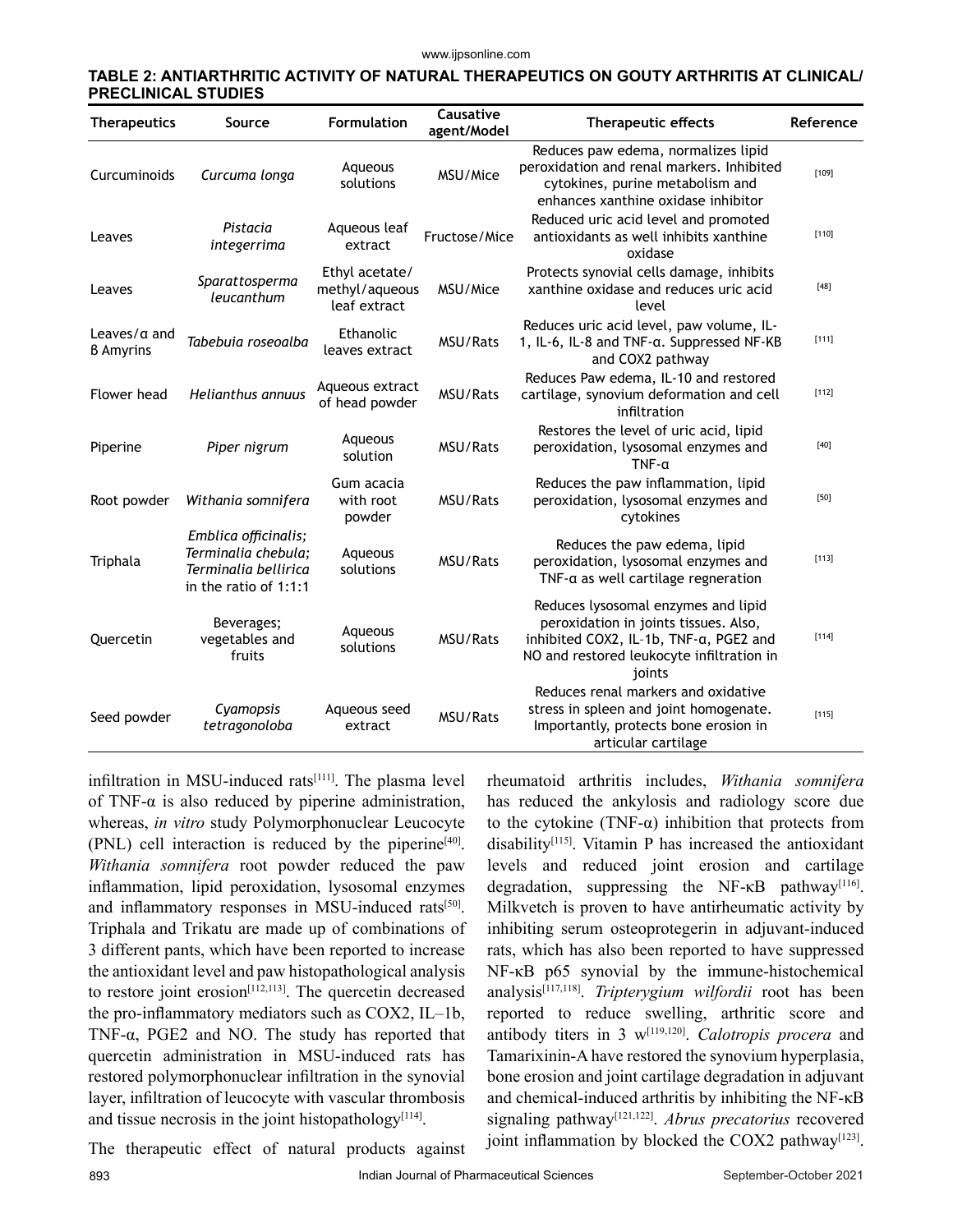| TABLE 3: ANTIARTHRITIC ACTIVITY OF NATURAL THERAPEUTICS ON RHEUMATOID ARTHRITIS AT |  |  |  |
|------------------------------------------------------------------------------------|--|--|--|
| <b>CLINICAL/PRECLINICAL STUDIES</b>                                                |  |  |  |

| <b>Therapeutics</b> | Source                             | <b>Formulation</b>        | Causative agent/<br>Model      | <b>Therapeutic effects</b>                                                                                                                             | Reference  |
|---------------------|------------------------------------|---------------------------|--------------------------------|--------------------------------------------------------------------------------------------------------------------------------------------------------|------------|
| Root                | Withania<br>somnifera              | Aqueous root<br>extract   | Collagen and<br>adjuvant/Rats  | Reduces ankylosis, lipid peroxidation,<br>glycoprotein and cartilage regeneration                                                                      | [116, 117] |
| Rutin               | Eucalyptus<br>tereticornis         | Aqueous<br>solution       | Adjuvant/Rats                  | Reduces joint erosion, cartilage<br>degradation, TNF-a and IL-18 in NF-KB<br>pathway                                                                   | $[118]$    |
| Total<br>flavonoids | Astragalus<br>propinguus           | Aqueous<br>solution       | Adjuvant/Rats                  | Reduces joint swelling and arthritic index,<br>restored BAX and BCL-2 and inhibited<br>PGE2, NF-KB and osteoprotegerin                                 | $[119]$    |
| Root                | Tripterygium<br>wilfordii          | Aqueous root<br>extract   | Collagen/Mice                  | Reduces joint swelling, arthritic score<br>and antibody titers and restored cartilage<br>destruction                                                   | $[120]$    |
| Leaves              | Calotropis<br>procera              | Methanol leaf<br>extract  | Adjuvant/Rats                  | Increases antioxidants, decreases PGE2,<br>$TNF$ - $\alpha$ and lipid peroxidation and cartilage<br>regeneration                                       | $[121]$    |
| Tamarixinin-A       | <b>Tamaricaceae</b>                | Aqueous<br>solution       | Collagen and<br>adjuvant/Rats  | Restores synovium hyperplasia, bone<br>erosion and cartilage degradation,<br>decreases $TNF-a$ , IL-6 and IL1-B and<br>inhibited p38 and NF-KB pathway | $[122]$    |
| Leaves              | Ziziphora<br>clinopodioides        | Aqueous leaf<br>extract   | Xylene and<br>carrageenan/Rats | Reduces paw volume, pannus formation<br>and cartilage joint erosion and inhibited<br>autacoids                                                         | $[123]$    |
| Seeds               | Abrus<br>precatorius               | Ethanolic seed<br>extract | Adjuvant/Rats                  | Prevents pannus formation, joint<br>inflammation and cartilage degradation<br>and inhibits cytokines and the COX2<br>pathway                           | $[124]$    |
| Leaves              | <b>Baccharis</b><br>genistelloides | Aqueous leaves<br>extract | Collagen/Rats                  | Prevents antigen presenting cells,<br>decreases cytokines, DNA damage and<br>articular cartilage degradation                                           | $[125]$    |
| Bark                | Semecarpus<br>anacardiumis         | Aqueous bark<br>extract   | Adjuvant/Rats                  | Reduces lipid peroxidation, macrophages,<br>cytokines and restores joint damages                                                                       | $[126]$    |

Aqueous extract of *Semecarpus anacardium* treated adjuvant-induced arthritis by inhibiting macrophages initiation and neutrophil infiltration. Collagen-induced arthritis found to have reduced the paw edema, antigenpresenting cells and DNA damage by the treatment of *Baccharis genistelloides*[124-135].

#### **CONCLUSION**

Traditional medicine or natural therapeutics has been proved their potential antiarthritic activities to recover joint inflammation in various clinical and preclinical studies. Natural products and its active compounds are found to have significant activity when compared with chemical medications with no side effects. Our review has collectively covered the various factors/ agents causing or to induce joint inflammation such as osteoarthritis, gouty and rheumatoid arthritis. The chemicals that are used to cause arthritis and their mode of action have been discussed based on the report presented by researchers. Various researches have suggested that the natural product is beneficial compounds which treat arthritis without any side effects in preclinical studies. Many of the natural products with the essential ability against arthritis were not yet experimented and trails, which can be further study to understand its clear therapeutic mechanism against arthritis. This could be studied through *in vivo, in silico*  and *in vitro* approaches.

#### **Acknowledgment:**

The authors are thankful to Vellore Institute of Technology (VIT) for providing the opportunity to carry out this article.

#### **Conflict of interests:**

The authors declared no conflicts of interest.

#### **REFERENCES**

- 1. Arthritis. National Institute of Arthritis and Musculoskeletal and Skin Diseases 2019.
- 2. Wollenhaupt J, Zeidler H. Undifferentiated arthritis and reactive arthritis. Curr Opin Rheumatol 1998;10(4):306-13.
- 3. Yasir M, Goyal A, Bansal P, Sonthalia S. Corticosteroid Adverse Effects. StatPearls 2021.
- 4. Ericson-Neilsen W, Kaye AD. Steroids: Pharmacology, Complications and Practice Delivery Issues. Ochsner J 2014;14(2):203-7.
- 5. Cronstein BN, Sunkureddi P. Mechanistic Aspects of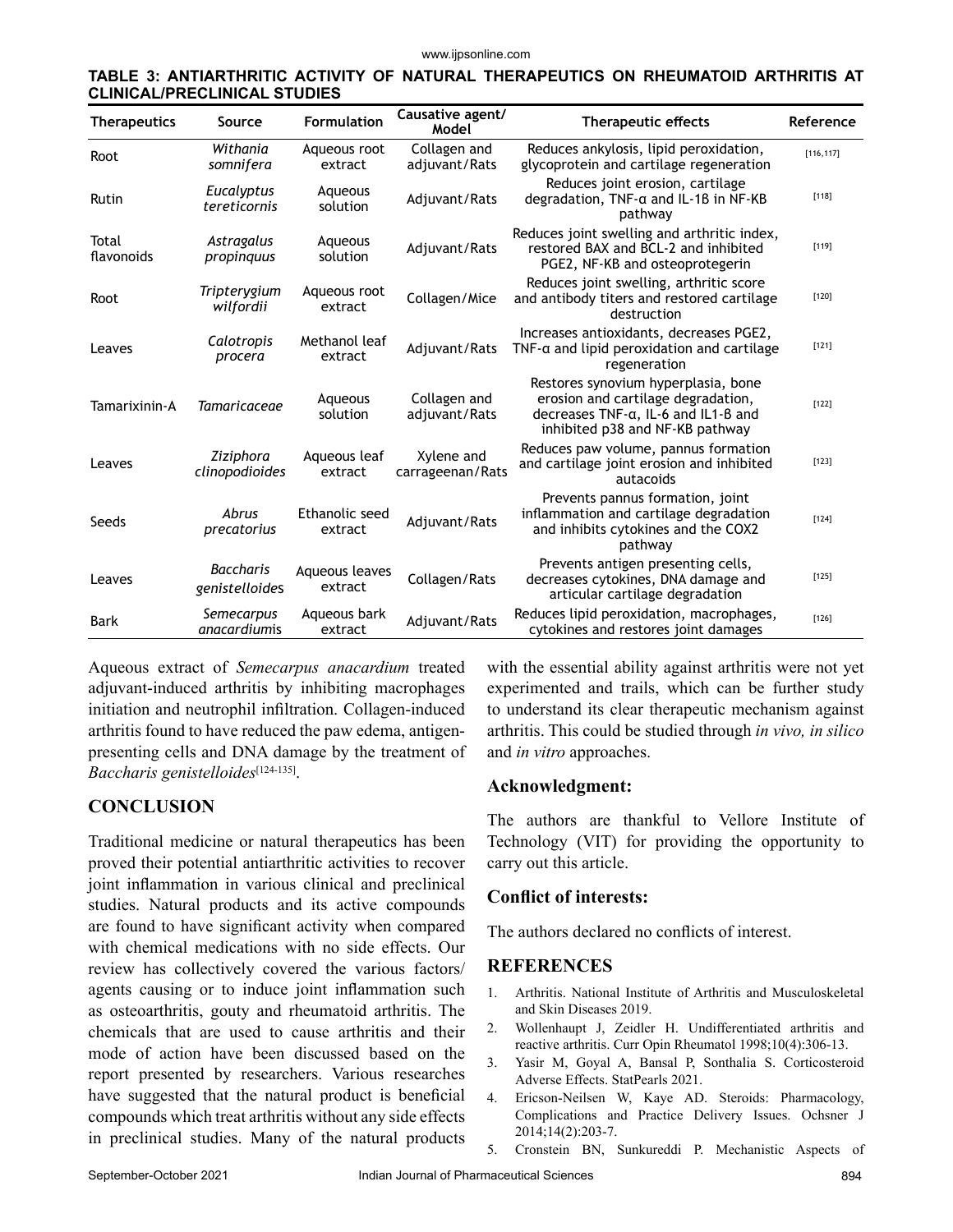Inflammation and Clinical Management of Inflammation in Acute Gouty Arthritis. J Clin Rheumatol 2013;19(1):19-29.

- 6. Dar RA, Shahnawaz M, Rasool S, Qazi PH. Natural product medicines: A literature update. J Phytopharm 2016;6(6):340-2.
- 7. Hunter DJ, Felson DT. Osteoarthritis. BMJ 2006;332(7542):639- 42.
- 8. Takahashi I, Matsuzaki T, Kuroki H, Hoso M. Induction of osteoarthritis by injecting monosodium iodoacetate into the patellofemoral joint of an experimental rat model. PLoS one 2018;13.
- 9. Xu Q, Zhang Z, Sun W. Effect of Naringin on Monosodium Iodoacetate-Induced Osteoarthritis Pain in Rats. Med Sci Monit 2017;23:3746-51.
- 10. Heidari B. Knee osteoarthritis prevalence, risk factors, pathogenesis and features: Part I. Casp J Intern Med 2011;2(2):205-12.
- 11. Vina ER, Kwoh CK. Epidemiology of osteoarthritis: literature update. Curr Opin Rheumatol 2018;30(2):160-7.
- 12. Pal CP, Singh P, Chaturvedi S, Pruthi KK, Vij A. Epidemiology of knee osteoarthritis in India and related factors. Indian J Orthop 2016;50(5):518-22.
- 13. Johnson VL, Hunter DJ. The epidemiology of osteoarthritis. Best Pract Res Clin Rheumatol 2014;28(1):5-15.
- 14. Yasuda T. Cartilage destruction by matrix degradation products. Mod Rheumatol 2006;16(4):197-205.
- 15. Attur MG, Dave M, Akamatsu M, Katoh M, Amin AR. Osteoarthritis or osteoarthrosis: the definition of inflammation becomes a semantic issue in the genomic era of molecular medicine. Osteoarthritis Cartilage 2002;10(1):1-4.
- 16. Loeser RF. Molecular Mechanisms of Cartilage Destruction: Mechanics, Inflammatory Mediators and Aging Collide. Arthritis Rheum 2006;54(5):1357-60.
- 17. Patel DV, Sawant MG, Kaur G. Evaluation of anti-osteoarthritic activity of *Vigna mungo* in papain induced osteoarthritis model. Indian J Pharmacol 2015;47(1):59-64.
- 18. Martel-Pelletier J, Alaaeddine N, Pelletier JP. Cytokines and their role in the pathophysiology of osteoarthritis. Front Biosci 1999;4:D694-703.
- 19. Murat N, Karadam B, Ozkal S, Karatosun V, Gidener S. Quantification of papain-induced rat osteoarthritis in relation to time with the Mankin score. Acta Orthop Traumatol Turc 2007;41(3):233-7.
- 20. Little CB, Smith MM. Animal models of osteoarthritis. Curr Rheumatol Rev 2008;4:175-82.
- 21. Marker CL, Pomonis JD. The monosodium iodoacetate model of osteoarthritis pain in the rat. Methods Mol Biol 2012;851:239-48.
- 22. Bae KJ, Jeong JW, Choi CH, Won JY, Kim TG, Kim YR, *et al.* Antiosteoarthritic Effects of ChondroT in a Rat Model of Monosodium Iodoacetate-Induced Osteoarthritis. Evid Based Complement Alternat Med 2018;2018:8565132.
- 23. Moilanen LJ, Hämäläinen M, Lehtimäki L, Nieminen RM, Moilanen E. Urate Crystal Induced Inflammation and Joint Pain Are Reduced in Transient Receptor Potential Ankyrin 1 Deficient Mice–Potential Role for Transient Receptor Potential Ankyrin 1 in Gout. PLoS One 2015;10(2):e0117770.
- 24. Udo M, Muneta T, Tsuji K, Ozeki N, Nakagawa Y, Ohara T, *et al.* Monoiodoacetic acid induces arthritis and synovitis in rats in a dose and time dependent manner: proposed model-specific scoring systems. Osteoarthritis Cartilage 2016;24(7):1284-91.
- 25. Eid K, Thornhill TS, Glowacki J. Chondrocyte gene expression in osteoarthritis: Correlation with disease severity. J Orthop Res 2006;24(5):1062-8.
- 26. Jiménez Fernández D, Lamkanfi M. Inflammatory caspases: key regulators of inflammation and cell death. Biol Chem 2015;396(3):193-203.
- 27. Nirmal P, Koppikar S, Bhondave P, Narkhede A, Nagarkar B, Kulkarni V, *et al.* Influence of six medicinal herbs on collagenase-induced osteoarthritis in rats. Am J Chin Med 2013;41(6):1407-25.
- 28. Kim JK, Park SW, Kang JW, Kim YJ, Lee SY, Shin J, *et al.* Effect of GCSB-5, a Herbal Formulation, on Monosodium Iodoacetate-Induced Osteoarthritis in Rats. Evid Based Complement Altern Med 2012;2012:730907.
- 29. Kuyinu EL, Narayanan G, Nair LS, Laurencin CT. Animal models of osteoarthritis: classification, update and measurement of outcomes. J Orthop Surg Res 2016;11.
- 30. Zhang W, Jones A, Doherty M. Does paracetamol (acetaminophen) reduce the pain of osteoarthritis?: A metaanalysis of randomised controlled trials. Ann Rheum Dis 2004;63(8):901-7.
- 31. Yoon E, Babar A, Choudhary M, Kutner M, Pyrsopoulos N. Acetaminophen-Induced Hepatotoxicity: A Comprehensive Update. J Clin Transl Hepatol 2016;4(2):131-42.
- 32. Fokunang CN, Fokunang ET, Frederick K, Ngameni B, Ngadjui B. Overview of non-steroidal anti-inflammatory drugs (nsaids) in resource limited countries. MOJ Toxicol 2018;4(1):5-13.
- 33. Wongrakpanich S, Wongrakpanich A, Melhado K, Rangaswami J. A Comprehensive Review of Non-Steroidal Anti-Inflammatory Drug Use in the Elderly. Aging Dis 2018;9(1):143-50.
- 34. Ayhan E, Kesmezacar H, Akgun I. Intraarticular injections (corticosteroid, hyaluronic acid, platelet rich plasma) for the knee osteoarthritis. World J Orthop 2014;5(3):351-61.
- 35. Yavuz U, Sökücü S, Albayrak A, Oztürk K. Efficacy comparisons of the intraarticular steroidal agents in the patients with knee osteoarthritis. Rheumatol Int 2012;32(11):3391-6.
- 36. Stein C, Baerwald C. Opioids for the treatment of arthritis pain. Expert Opin Pharmacother 2014;15(2):193-202.
- 37. Nakatani T. Opioid therapy and management of side effects associated with opioids. Gan To Kagaku Ryoho 2017;44(4):294-7.
- 38. Rymal E, Rizzolo D. Gout: A comprehensive review. JAAPA 2014;27(9):26-31.
- 39. Richette P, Bardin T. Gout. Lancet 2010;375(9711):318-28.
- 40. Sabina EP, Nagar S, Rasool M. A role of piperine on monosodium urate crystal-induced inflammation-an experimental model of gouty arthritis. Inflammation 2011;34(3):184-92.
- 41. An J, Yang HJ, Park K, Lee J, Kim BW. Reparatory and preventive effects of oriental herb extract mixture (OHEM) on hyperuricemia and gout. Food Sci Biotechnol 2010;19:517-24.
- 42. Harris MD, Siegel LB, Alloway JA. Gout and Hyperuricemia. Am Fam Physician 1999;59(4):925-34.
- 43. Neogi T, Jansen TLTA, Dalbeth N, Fransen J, Schumacher HR, Berendsen D, *et al.* 2015 Gout classification criteria: An American College of Rheumatology/European League Against Rheumatism collaborative initiative. Arthritis Rheumatol 2015;67(10):2557-68.
- 44. Ragab G, Elshahaly M, Bardin T. Gout: An old disease in new perspective-A review. J Adv Res 2017;8(5):495-511.
- 45. Kuo CF, Grainge MJ, Zhang W, Doherty M. Global epidemiology of gout: Prevalence, incidence and risk factors. Nat Rev Rheumatol 2015;11(11):649-62.
- 46. Saigal R, Agrawal A. Pathogenesis and Clinical Management of Gouty Arthritis. J Assoc Physicians India 2015;63(12):56- 63.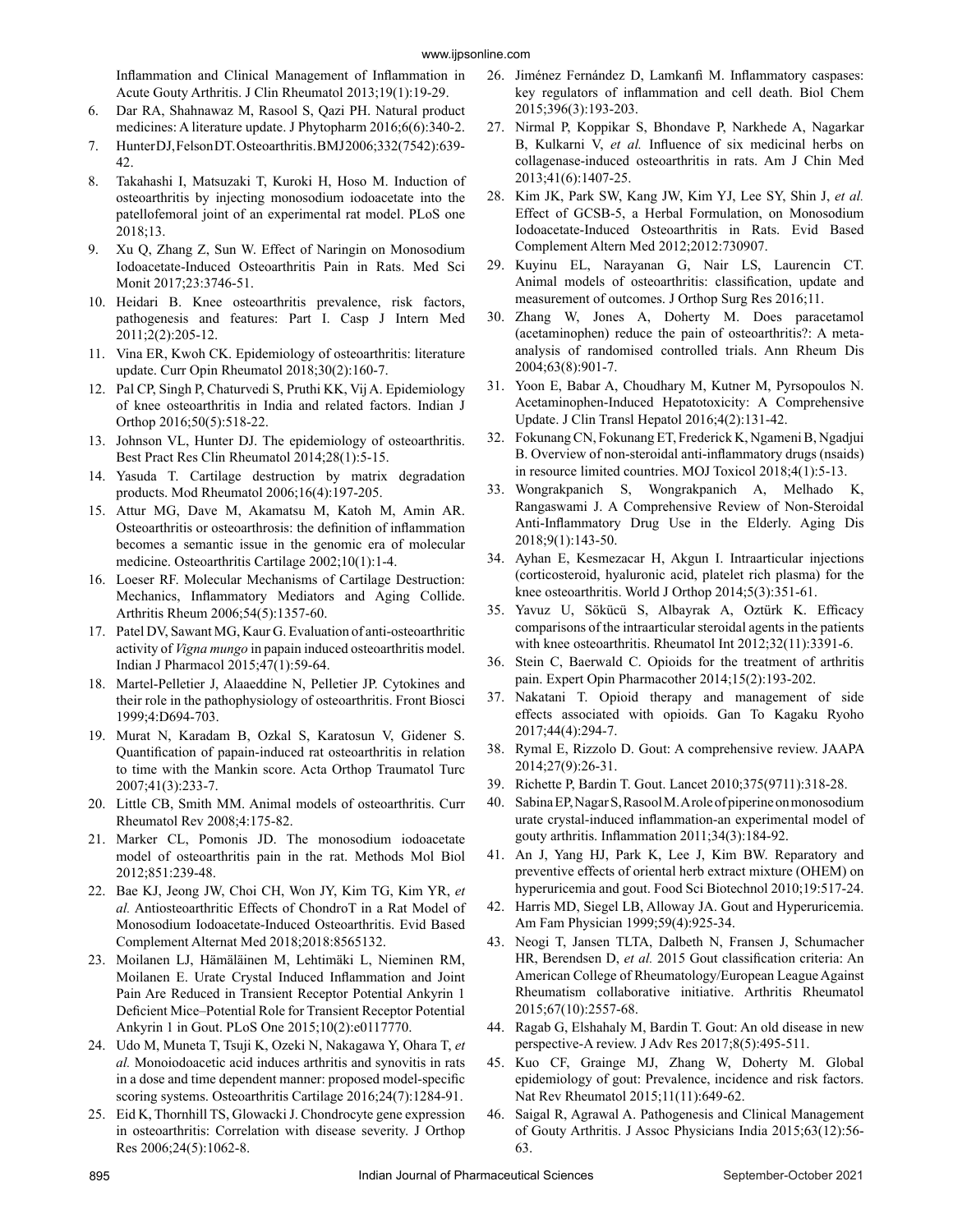- 47. Busso N, So A. Mechanisms of inflammation in gout. Arthritis Res Ther 2010;12(2):206.
- 48. Lemos Lima R de C, Ferrari FC, de Souza MR, de Sá Pereira BM, de Paula CA, Saúde-Guimarães DA. Effects of extracts of leaves from *Sparattosperma leucanthum* on hyperuricemia and gouty arthritis. J Ethnopharmacol 2015;161:194-9.
- 49. Udhaya Lavinya B, Bardhan I, Evan Prince S. Efficacy of CoenzymeQ10 in inhibiting monosodium urate crystal-induced inflammation in rats. Eur J Pharmacol 2016;791:589-94.
- 50. Rasool M, Varalakshmi P. Suppressive effect of *Withania somnifera* root powder on experimental gouty arthritis: An *in vivo* and *in vitro* study. Chem Biol Interact 2006;164(3):174- 80.
- 51. Schlesinger N, De Meulemeester M, Pikhlak A, Yücel AE, Richard D, Murphy V, *et al.* Canakinumab relieves symptoms of acute flares and improves health-related quality of life in patients with difficult-to-treat gouty arthritis by suppressing inflammation: results of a randomized, dose-ranging study. Arthritis Res Ther 2011;13(2):R53.
- 52. Eggebeen AT. Gout: an update. Am Fam Physician 2007;76(6):801-8.
- 53. Ong KL, Wu BJ, Cheung BMY, Barter PJ, Rye KA. Arthritis: its prevalence, risk factors and association with cardiovascular diseases in the United States, 1999 to 2008. Ann Epidemiol 2013;23(2):80-6.
- 54. Burmester GR, Pope JE. Novel treatment strategies in rheumatoid arthritis. Lancet 2017;389 (10086):2338-48.
- 55. Dinesh P, Rasool M. uPA/uPAR signaling in rheumatoid arthritis: Shedding light on its mechanism of action. Pharmacol Res 2018;134:31-9.
- 56. Majithia V, Geraci SA. Rheumatoid Arthritis: Diagnosis and Management. Am J Med 2007;120(11):936-9.
- 57. Gibofsky A. Overview of epidemiology, pathophysiology and diagnosis of rheumatoid arthritis. Am J Manag Care 2012;18:S295-302.
- 58. Xu B, Lin J. Characteristics and risk factors of rheumatoid arthritis in the United States: an NHANES analysis. PeerJ 2017;5:e4035.
- 59. Hunter TM, Boytsov NN, Zhang X, Schroeder K, Michaud K, Araujo AB. Prevalence of rheumatoid arthritis in the United States adult population in healthcare claims databases, 2004- 2014. Rheumatol Int 2017;37(9):1551-7.
- 60. Myasoedova E, Crowson CS, Kremers HM, Therneau TM, Gabriel SE. Is the incidence of rheumatoid arthritis rising? Results from Olmsted County, Minnesota, 1955-2007. Arthritis Rheum 2010;62(6):1576-82.
- 61. Yamanaka H, Sugiyama N, Inoue E, Taniguchi A, Momohara S. Estimates of the prevalence of and current treatment practices for rheumatoid arthritis in Japan using reimbursement data from health insurance societies and the IORRA cohort (I). Mod Rheumatol 2014;24(1):33-40.
- 62. Fazal SA, Khan M, Nishi SE, Alam F, Zarin N, Bari MT, *et al.* A clinical update and global economic burden of rheumatoid arthritis. Endocr Metab Immune Disord Drug Targets 2018;18(2):98-109.
- 63. Orr CK, Najm A, Young F, McGarry T, Biniecka M, Fearon U, *et al.* The utility and limitations of CRP, ESR and DAS28-CRP in appraising disease activity in rheumatoid arthritis. Front Med 2018;5.
- 64. Guo Q, Wang Y, Xu D, Nossent J, Pavlos NJ, Xu J. Rheumatoid arthritis: pathological mechanisms and modern pharmacologic therapies. Bone Res 2018;6:15.
- 65. Firestein GS, McInnes IB. Immunopathogenesis of Rheumatoid

Arthritis. Immunity 2017;46(2):183-96.

- 66. Smolen JS, Aletaha D, McInnes IB. Rheumatoid arthritis. Lancet 2016;388(10055):2023-2038.
- 67. Gaffen SL. The role of interleukin-17 in the pathogenesis of rheumatoid arthritis. Curr Rheumatol Rep 2009;11(5):365-70.
- 68. Udhaya Lavinya B, Sangeetha N, Manisha P, Ramkumar K, Kavitha M, Evan Prince Sabina. Virtual screening of peptidyl arginine deiminase type 4 inhibiting potential of chosen flavonoids. Res J Pharm Technol 2018;11:753-7.
- 69. Hu Y, Yang Y, Luo B. Evaluation of destruction in a collageninduced arthritis rat model: Bony spur formation. Exp Ther Med 2017;14(3):2563-7.
- 70. Miyoshi M, Liu S. Collagen-induced arthritis models. Methods Mol Biol 2018;1868:3-7.
- 71. Bevaart L, Vervoordeldonk MJ, Tak PP. Collagen-induced arthritis in mice. Methods Mol Biol 2010;602:181-92.
- 72. Murunikkara V, Pragasam SJ, Kodandaraman G, Sabina EP, Rasool M. Anti-inflammatory effect of piperine in adjuvantinduced arthritic rats-a biochemical approach. Inflammation 2012;35(4):1348-56.
- 73. Wang X, He X, Zhang CF, Guo CR, Wang CZ, Yuan CS. Antiarthritic effect of berberine on adjuvant-induced rheumatoid arthritis in rats. Biomed Pharmacother 2017;89:887-93.
- 74. Kamel KM, Gad AM, Mansour SM, Safar MM, Fawzy HM. Novel anti-arthritic mechanisms of polydatin in complete freund's adjuvant-induced arthritis in rats: Involvement of IL-6, STAT-3, IL-17 and NF-кB. Inflammation 2018;41:1974-86.
- 75. Arab HH, El-Sawalhi MM. Carvedilol alleviates adjuvantinduced arthritis and subcutaneous air pouch edema: modulation of oxidative stress and inflammatory mediators. Toxicol Appl Pharmacol 2013;268(2):241-8.
- 76. Van Eden W, Waksman BH. Immune regulation in adjuvantinduced arthritis: possible implications for innovative therapeutic strategies in arthritis. Arthritis Rheum 2003;48(7):1788-96.
- 77. Chouk M, Bordy R, Moretto J, Tournier-Nappey M, Prati C, Wendling D, *et al.* SAT0102 Pristane-induced arthritis in dark agouti rat: a new animal model to study cardiovascular dysfunction in rheumatoid arthritis. Ann Rheum Dis 2018;77:913.
- 78. Patten C, Bush K, Rioja I, Morgan R, Wooley P, Trill J, *et al.* Characterization of pristane-induced arthritis, a murine model of chronic disease: response to antirheumatic agents, expression of joint cytokines and immunopathology. Arthritis Rheum 2004;50(10):3334-45.
- 79. Yau ACY, Holmdahl R. Rheumatoid arthritis: Identifying and characterising polymorphisms using rat models. Dis Model Mech 2016;9(10):1111-23.
- 80. Esser RE, Stimpson SA, Cromartie WJ, Schwab JH. Reactivation of streptococcal cell wall-induced arthritis by homologous and heterologous cell wall polymers. Arthritis Rheum 1985;28:1402-11.
- 81. Schrier DJ, Schimmer RC, Flory CM, Tung DK, Ward PA. Role of chemokines and cytokines in a reactivation model of arthritis in rats induced by injection with streptococcal cell walls. J Leukoc Biol 1998;63:359-63.
- 82. Rioja I, Clayton CL, Graham SJ, Life PF, Dickson MC. Gene expression profiles in the rat streptococcal cell wall-induced arthritis model identified using microarray analysis. Arthritis Res Ther 2004;7:R101.
- 83. Crofford LJ. Use of NSAIDs in treating patients with arthritis. Arthritis Res Ther 2013;15:S2.
- 84. Clarke L, Kirwan J. Efficacy, safety and mechanism of action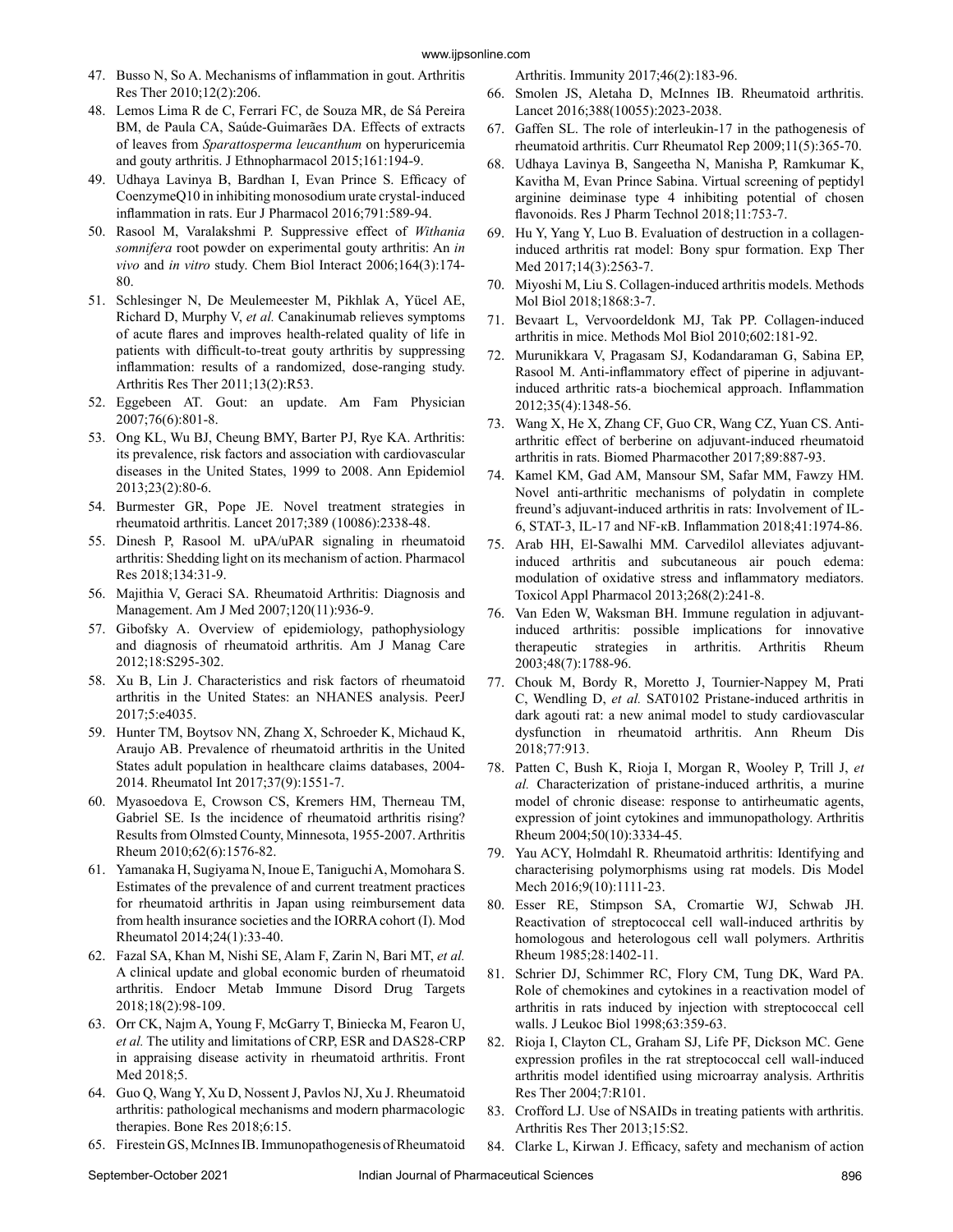of modified-release prednisone in rheumatoid arthritis. Ther Adv Musculoskelet Dis 2012;4(3):159-66.

- 85. Haraoui B, Jovaisas A, Bensen WG, Faraawi R, Kelsall J, Dixit S, *et al.* Use of corticosteroids in patients with rheumatoid arthritis treated with infliximab: Treatment implications based on a real-world Canadian population. RMD Open 2015;1(1):e000078.
- 86. Satyanarayanasetty D, Pawar K, Nadig P, Haran A. Multiple adverse effects of systemic corticosteroids: A case report. J Clin Diagn Res 2015;9(5):FD01-2.
- 87. Benjamin O, Lappin SL. Disease Modifying Anti-Rheumatic Drugs (DMARD). StatPearls 2018.
- 88. Aletaha D, Smolen JS. Diagnosis and management of rheumatoid arthritis: A review. JAMA 2018;320(13):1360-72.
- 89. Wang W, Zhou H, Liu L. Side effects of methotrexate therapy for rheumatoid arthritis: A systematic review. Eur J Med Chem 2018;158:502-16.
- 90. Joshi P, Dhaneshwar SS. An update on disease modifying antirheumatic drugs. Inflamm Allergy Drug Targets 2014;13(4):249-61.
- 91. Okoronkwo I, Onyia-pat JL, Okpala P, Agbo MA, Ndu A. Patterns of complementary and alternative medicine use, perceived benefits and adverse effects among adult users in Enugu Urban, Southeast Nigeria. Evid Based Complement Altern Med 2014;2014.
- 92. Poivre M, Duez P. Biological activity and toxicity of the Chinese herb *Magnolia officinalis* Rehder & E. Wilson (Houpo) and its constituents. J Zhejiang Univ Sci B. 2017;18(3):194-214.
- 93. Mena P, Cirlini M, Tassotti M, Herrlinger KA, Dall'Asta C, Del Rio D. Phytochemical profiling of flavonoids, phenolic acids, terpenoids and volatile fraction of a Rosemary (*Rosmarinus officinalis* L.) Extract. Molecules 2016;21(11):1576.
- 94. Cory H, Passarelli S, Szeto J, Tamez M, Mattei J. The role of polyphenols in human health and food systems: A Mini-Review. Front Nutr 2018;5:87.
- 95. Vauzour D, Rodriguez-Mateos A, Corona G, Oruna-Concha MJ, Spencer JPE. Polyphenols and human health: prevention of disease and mechanisms of action. Nutrients 2010;2(11):1106- 31.
- 96. Simon JP, Prince SE. Natural remedies for non-steroidal anti-inflammatory drug-induced toxicity. J Appl Toxicol 2017;37(1):71-83.
- 97. Karimi A, Majlesi M, Rafieian-Kopaei M. Herbal versus synthetic drugs; beliefs and facts. J Nephropharmacol 2015;4(1):27-30.
- 98. Chen YJ, Tsai KS, Chan DC, Lan KC, Chen CF, Yang RS, *et al.* Honokiol, a low molecular weight natural product, prevents inflammatory response and cartilage matrix degradation in human osteoarthritis chondrocytes. J Orthop Res 2014;32(4):573-80.
- 99. Belcaro G, Cesarone MR, Dugall M, Pellegrini L, Ledda A, Grossi MG, *et al.* Product-evaluation registry of Meriva®, a curcumin-phosphatidylcholine complex, for the complementary management of osteoarthritis. Panminerva Med 2010;52:55-62.
- 100. Choi JH, Choi JH, Kim DY, Yoon JH, Youn HY, Yi JB, *et al.* Effects of SKI 306X, a new herbal agent, on proteoglycan degradation in cartilage explant culture and collagenaseinduced rabbit osteoarthritis model. Osteoarthritis Cartilage 2002;10(6):471-8.
- 101. Mahboob N, Sousan K, Shirzad A, Amir G, Mohammad V, Reza M, *et al.* The efficacy of a topical gel prepared using lake urmia mud in patients with knee osteoarthritis. J Altern

Complement Med 2009;15(11):1239-42.

- 102. Hashempur MH, Sadrneshin S, Mosavat SH, Ashraf A. Green tea (*Camellia sinensis*) for patients with knee osteoarthritis: A randomized open-label active-controlled clinical trial. Clin Nutr 2018;37(1):85-90.
- 103. Zhao Y, Li Z, Wang W, Zhang H, Chen J, Su P, *et al.* Naringin protects against cartilage destruction in osteoarthritis through repression of NF-κB signaling pathway. Inflammation 2016;39(1):385-92.
- 104. Pan T, Wu D, Cai N, Chen R, Shi X, Li B, *et al.* Alpha-Mangostin protects rat articular chondrocytes against IL-1β-induced inflammation and slows the progression of osteoarthritis in a rat model. Int Immunopharmacol 2017;52:34-43.
- 105. Wang SN, Xie GP, Qin CH, Chen YR, Zhang KR, Li X, *et al*. Aucubin prevents interleukin-1 beta induced inflammation and cartilage matrix degradation via inhibition of NF-κB signaling pathway in rat articular chondrocytes. Int Immunopharmacol 2015;24(2):408-15.
- 106. Young IC, Chuang ST, Hsu CH, Sun YJ, Liu HC, Chen YS, *et al.* Protective effects of aucubin on osteoarthritic chondrocyte model induced by hydrogen peroxide and mechanical stimulus. BMC Complement Altern Med 2017;17(1):91.
- 107. Wang Z, Huang J, Zhou S, Luo F, Xu W, Wang Q, *et al.* Anemonin attenuates osteoarthritis progression through inhibiting the activation of IL-1β/NF-κB pathway. J Cell Mol Med 2017;21(12):3231-43.
- 108. Lou Y, Wang C, Zheng W, Tang Q, Chen Y, Zhang X, *et al.* Salvianolic acid B inhibits IL-1β-induced inflammatory cytokine production in human osteoarthritis chondrocytes and has a protective effect in a mouse osteoarthritis model. Int Immunopharmacol 2017;46:31-7.
- 109. Kiyani MM, Sohail MF, Shahnaz G, Rehman H, Akhtar MF, Nawaz I, *et al.* Evaluation of turmeric nanoparticles as antigout agent: Modernization of a traditional drug. Medicina 2019;55(1):10.
- 110. Yin J, Ren W, Huang X, Deng J, Li T, Yin Y. Potential mechanisms connecting purine metabolism and cancer therapy. Front Immunol 2018;9:1697.
- 111. Ferraz-Filha ZS, Michel Araújo MC de P, Ferrari FC, Dutra IPAR, Saúde-Guimarães DA. *Tabebuia roseoalba*: *In vivo* hypouricemic and anti-inflammatory effects of its ethanolic extract and constituents. Planta Med 2016;82(16):1395-402.
- 112. Li L, Teng M, Liu Y, Qu Y, Zhang Y, Lin F, *et al.* Anti-Gouty arthritis and antihyperuricemia effects of sunflower (*Helianthus annuus*) head extract in gouty and hyperuricemia animal models. BioMed Res Int 2017;2017:5852076.
- 113. Sabina EP, Rasool M. An *in vivo* and *in vitro* potential of Indian ayurvedic herbal formulation Triphala on experimental gouty arthritis in mice. Vascul Pharmacol 2008;48(1):14-20.
- 114. Huang J, Zhu M, Tao Y, Wang S, Chen J, Sun W, *et al.* Therapeutic properties of quercetin on monosodium urate crystal-induced inflammation in rat. J Pharm Pharmacol 2012;64(8):1119-27.
- 115. Peter SJ, Katturaja R, Namachivayam A, Nithyanandham S, Parthasarathy M, Sabina EP. Anti-inflammatory potential of the aqueous extract of *Cyamopsis tetragonoloba* against the MSU-induced arthritis in female Wistar albino rats. Asian Pac J Mol Biol Biotechnol 2020;28:1-12.
- 116. Rasool M, Varalakshmi P. Protective effect of *Withania somnifera* root powder in relation to lipid peroxidation, antioxidant status, glycoproteins and bone collagen on adjuvant-induced arthritis in rats. Fundam Clin Pharmacol 2007;21(2):157-64.